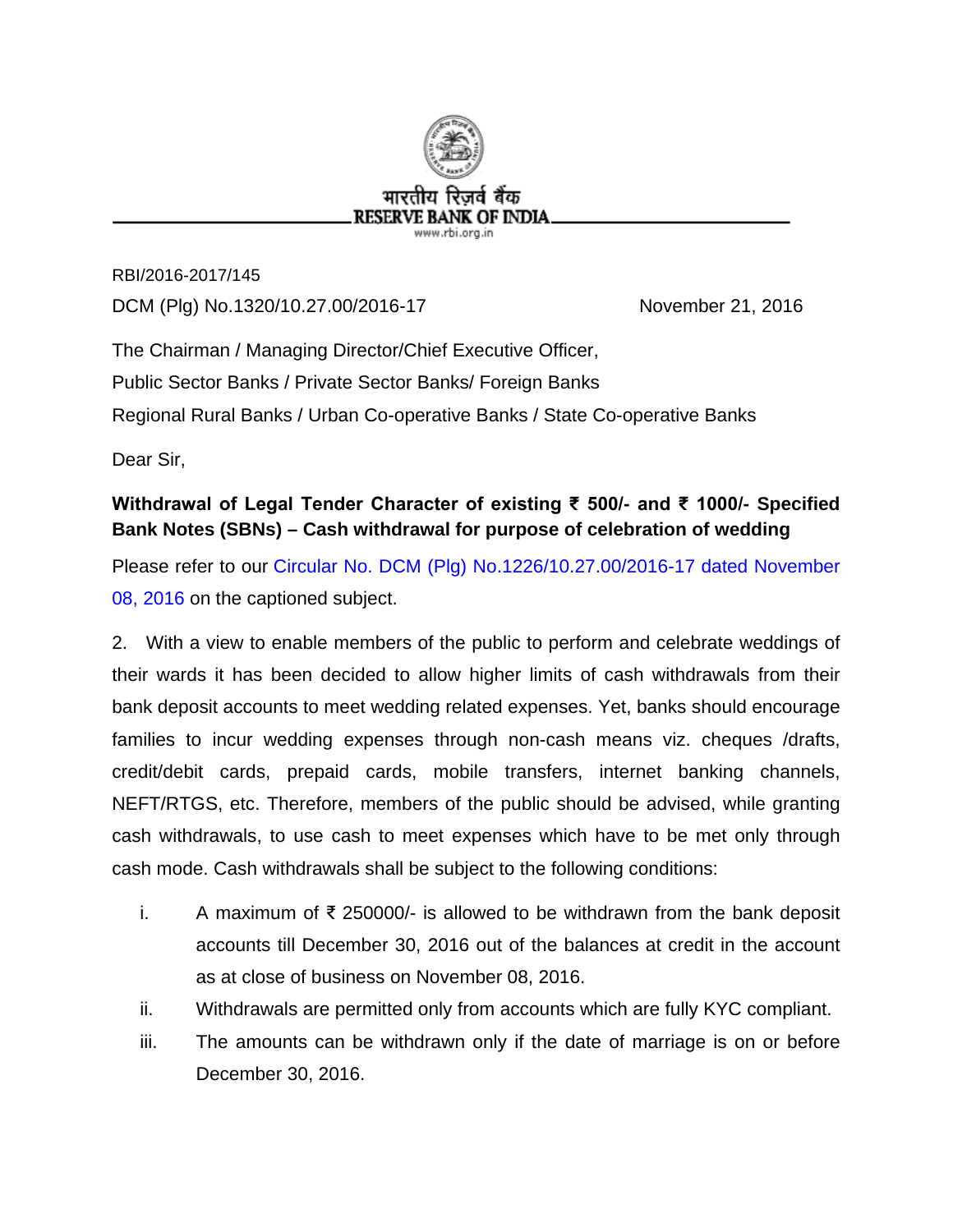- iv. Withdrawals can be made by either of the parents or the person getting married. (Only one of them will be permitted to withdraw).
- v. Since the amount proposed to be withdrawn is meant to be used for cash disbursements, it has to be established that the persons for whom the payment is proposed to be made do not have a bank account.
- vi. The application for withdrawal shall be accompanied by following documents:
	- (a) An application as per Annex
	- (b) Evidence of the wedding, including the invitation card, copies of receipts for advance payments already made, such as Marriage hall booking, advance payments to caterers, etc.
	- (c) A detailed list of persons to whom the cash withdrawn is proposed to be paid, together with a declaration from such persons that they do not have a bank account. The list should indicate the purpose for which the proposed payments are being made

3. Banks shall keep a proper record of the evidence and produce them for verification by the authorities in case of need. The scheme will be reviewed based on authenticity/ bona fide use thereof.

Yours faithfully,

(P Vijaya Kumar) Chief General Manager Encl: As above